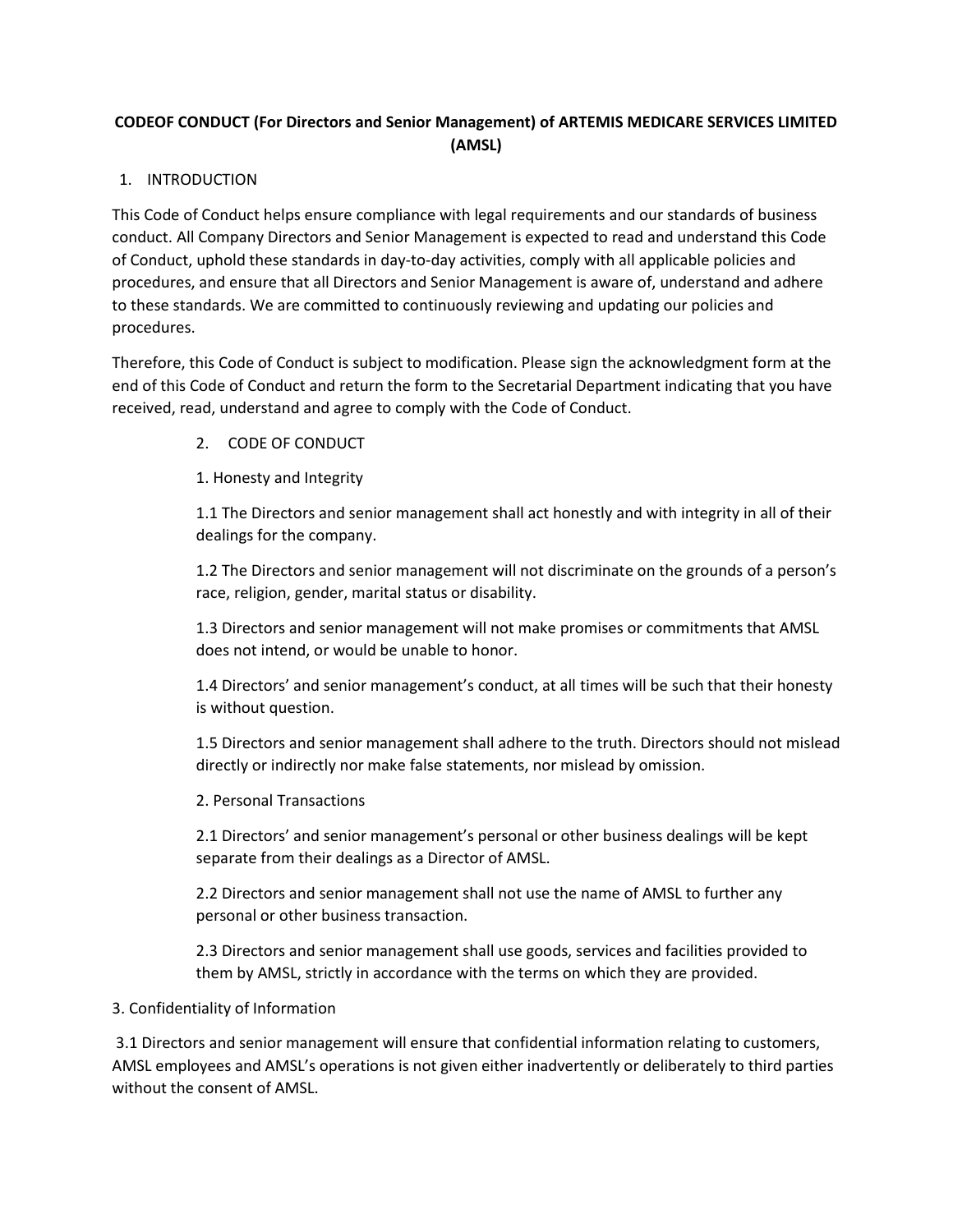3.2 Directors and senior management will not use company information obtained by them for personal financial gain, nor will that information be used to obtain financial benefit for any other person or business.

3.3 Directors and senior management shall respect the privacy of others.

4. Disclosure of Interests

4.1 Directors and senior management shall fully disclose active private or other business interests promptly and any other matters which may lead to potential or actual conflicts of interest in accordance with such policies that the Directors may adopt from time to time.

4.2 Directors and senior management shall fully disclose all relationships they have with AMSL in accordance with policies on independence that Directors may adopt from time to time.

4.3 Director's and senior management's dealings with AMSL must always be at arm's length to avoid the possibility of actual or potential conflict of interest.

5. Compliance with the Law

5.1 Directors and senior management shall comply with all applicable laws, rules and regulations both in letter and spirit.

6. Duties of Independent Director

a. undertake appropriate induction and regularly update and refresh their skills, knowledge and familiarity with the company;

b. seek appropriate clarification or amplification of information and, where necessary, take and follow appropriate professional advice and opinion of outside experts at the expense of the company;

c. strive to attend all meetings of the Board of Directors and of the Board committees of which he is a member;

d. participate constructively and actively in the committees of the Board in which they are chairpersons or members;

e. strive to attend the general meetings of the company;

f. where they have concerns about the running of the company or a proposed Action, ensure that these are addressed by the Board and, to the extent that they are not resolved, insist that their concerns are recorded in the minutes of the Board meeting;

g. keep themselves well informed about the company and the external environment in which it operates;

h. not to unfairly obstruct the functioning of an otherwise proper Board or committee of the Board;

i. pay sufficient attention and ensure that adequate deliberations are held before approving related party transactions and assure themselves that the same are in the interest of the company;